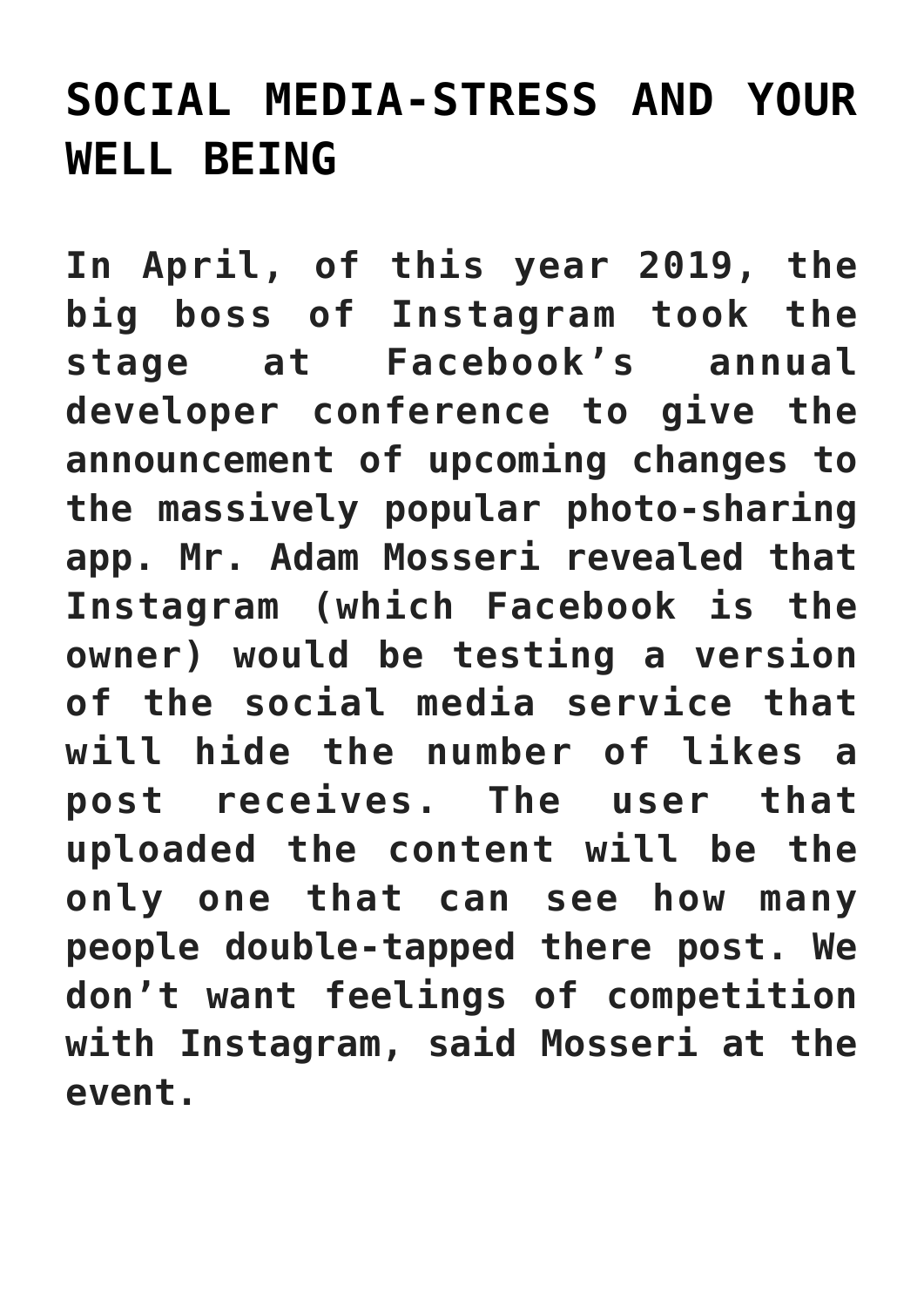

we should be able to participate in social media without having to show how many followers or likes we have. Just like how we can turn off the comments we should be able to turn off the display of followers. This has an intense negative impact on our self worth.

10:16 AM · Sep 20, 2018 · Twitter for iPhone

46.3K Retweets 216.1K Likes

My friends, it was an unprecedented acknowledgment of the possible mental-health repercussions of chasing likes and follows. For us who are on Facebook daily, making our posts, are sometimes guilty of making this chase. Investing so much of our time in social media can increase stress levels through like jealousy, envy about friends, experiences, someone who is doing well with there internet business, feelings of inadequacy over having fewer followers than one's peers, or even fear of exclusion.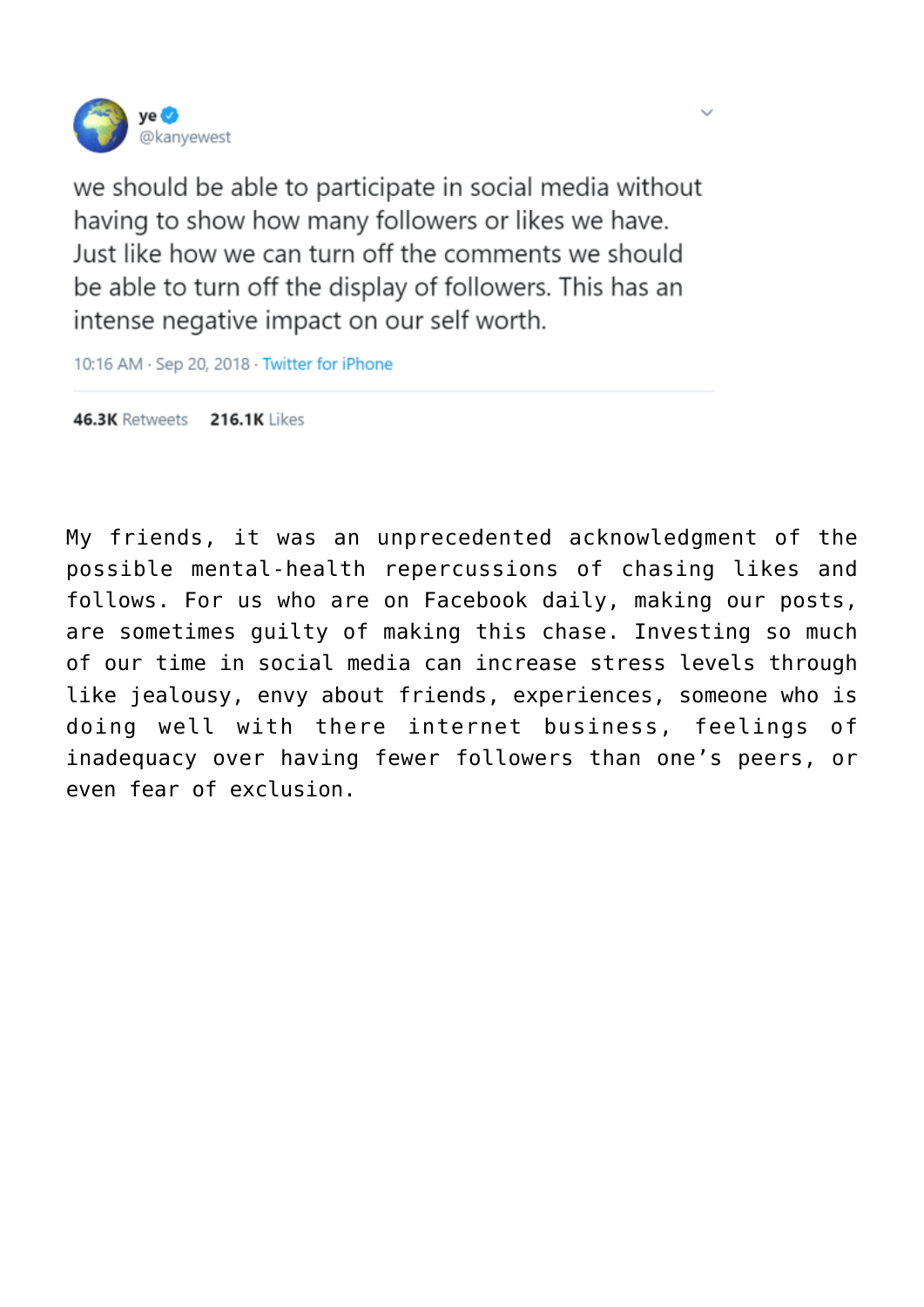

In a 2017 report from the Royal Society for Public Health in the U.K. discovered that among nearly 1,500 teens and young adults, (this is going to blow your mind), Instagram was the WORST-ranked social-media platform for well-being and mental health, (WOW). Though it scored well in the terms of selfidentity and expression, however, it was associated with very high levels of depression, anxiety, bullying and the fear of missing out. Twitter was ranked with the second-best net-work in the same survey, being only surpassed by YouTube.



However, Twitter co-founder and CEO Mr. Jack Dorsey has stated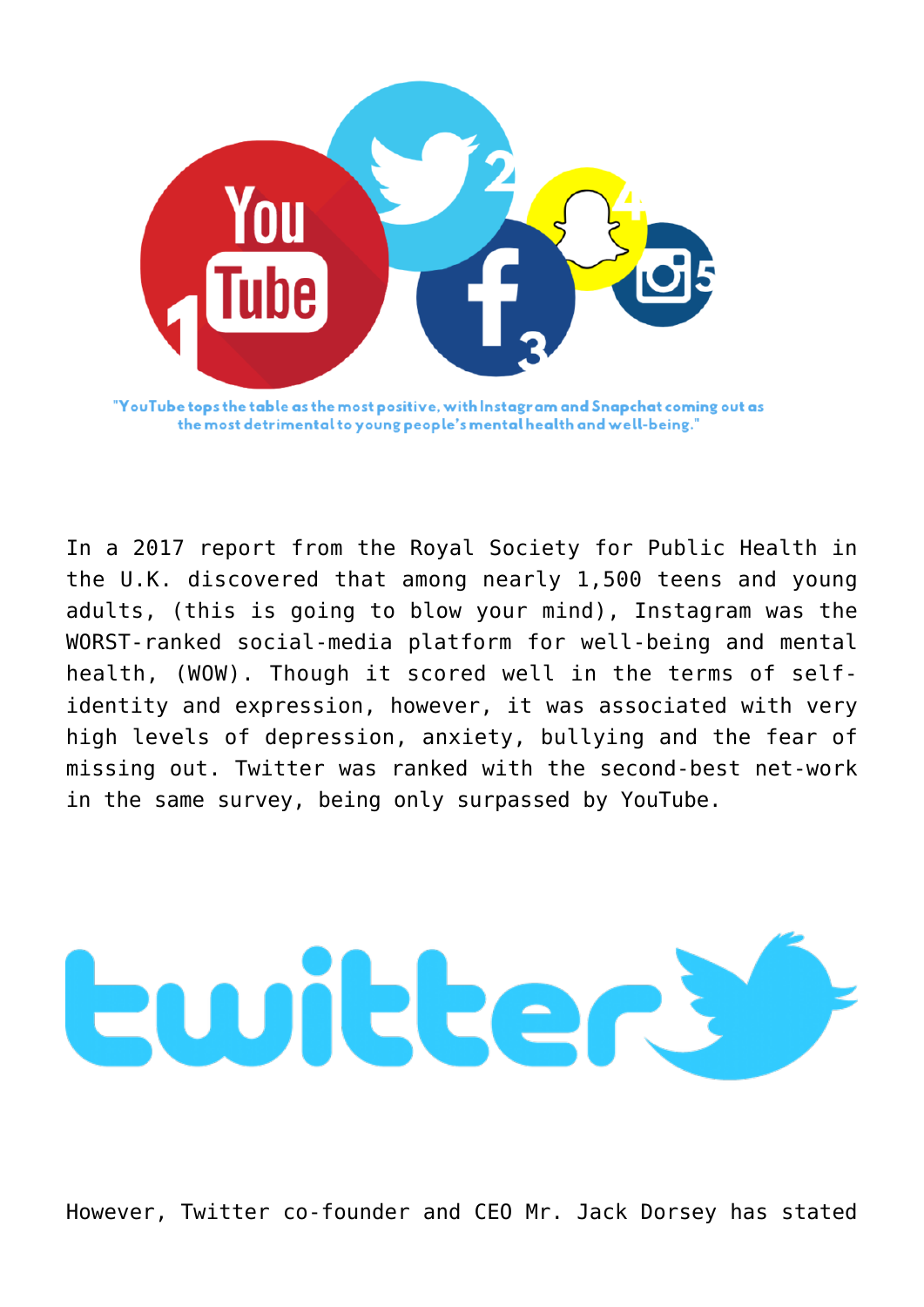that there is always room for improvement. If I had to start this service again, I would not emphasize the "like" in the first place, he said at the TED2019 conference earlier this year. Mr. Jack Dorsey also pointed to issues like harassment, abuse, and misinformation that have become extremely rampant throughout Twitter.



Despite the potentially bleak consequences, however, social media shows no sign at all of slowing down: Instagram is now hosts over a BILLION USERS, and Twitter had roughly in the neighborhood of 330 MILLION active users each and every month. Social media is one of the most rapidly growing technologies on this planet of all time, says Mr. Brian Primack, the dean of the College of Education and Health Professions at the University of Arkansas. And it's not just something that most people use now and then. Its tremendous exposure, however, it is also a very emotional exposure.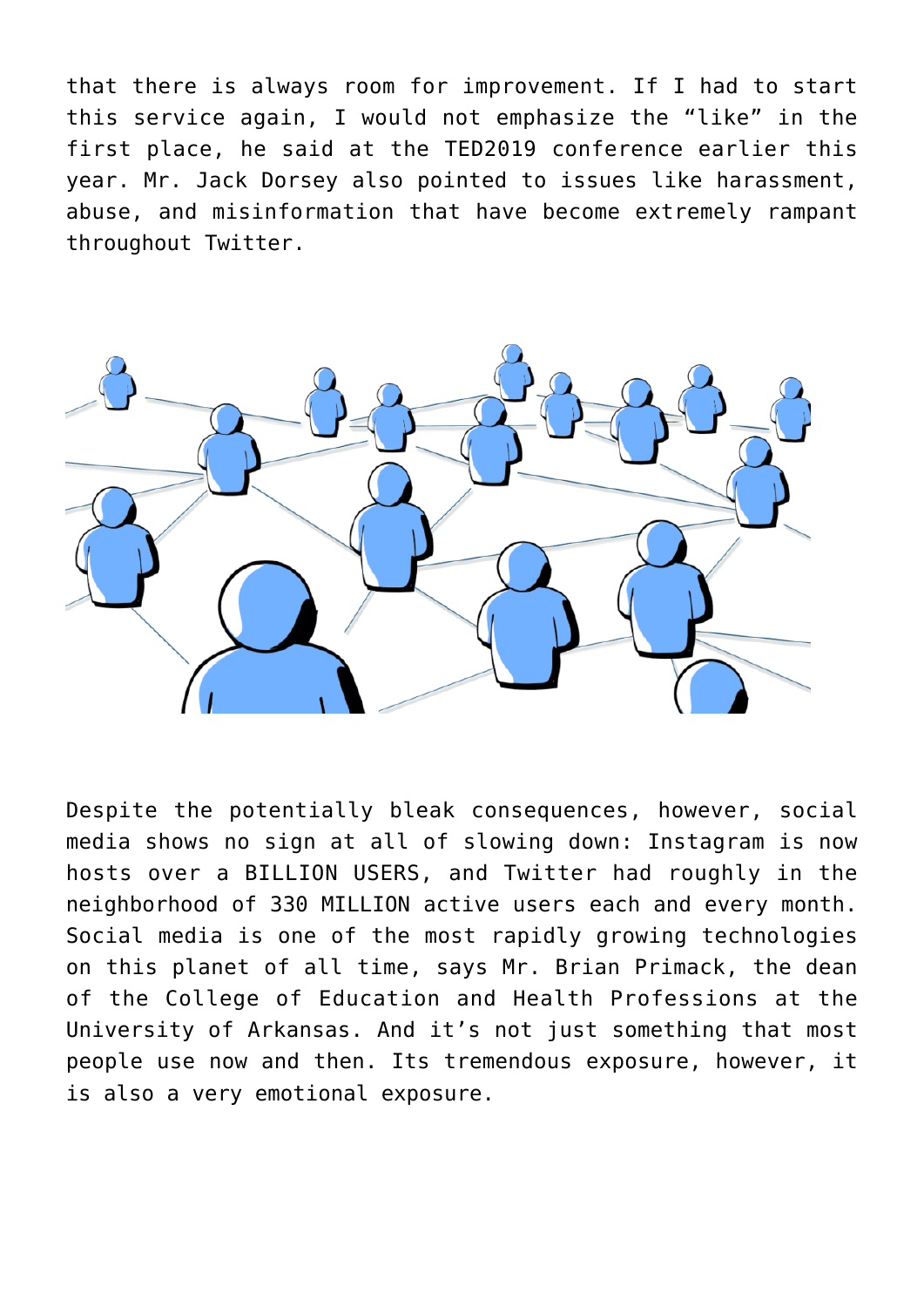

Our teenagers, according to Pew Reseach Center's in there 2018 report "Teens, Social Media & Technology, have some mixed views on the impact. This survey found that 45% of U.S. teens felt social media was neither positive nor negative, 31% felt it was mostly positive, and 24% felt that it was mostly negative. Other research has yielded much more consistently negative, and some times detrimental, effects. Since 2012, it had been a pronounced rise in depression, unhappiness, stress, suicide attempts and suicide among adolescents and the young adults, Jean Twenge says, who is a professor of psychology at the San Diego State University and the author of iGen: Why Today's Super-connected Kids are Growing Up Less Rebellious, More Tolerant, Less Happy and Completely Unprepared for Adulthood.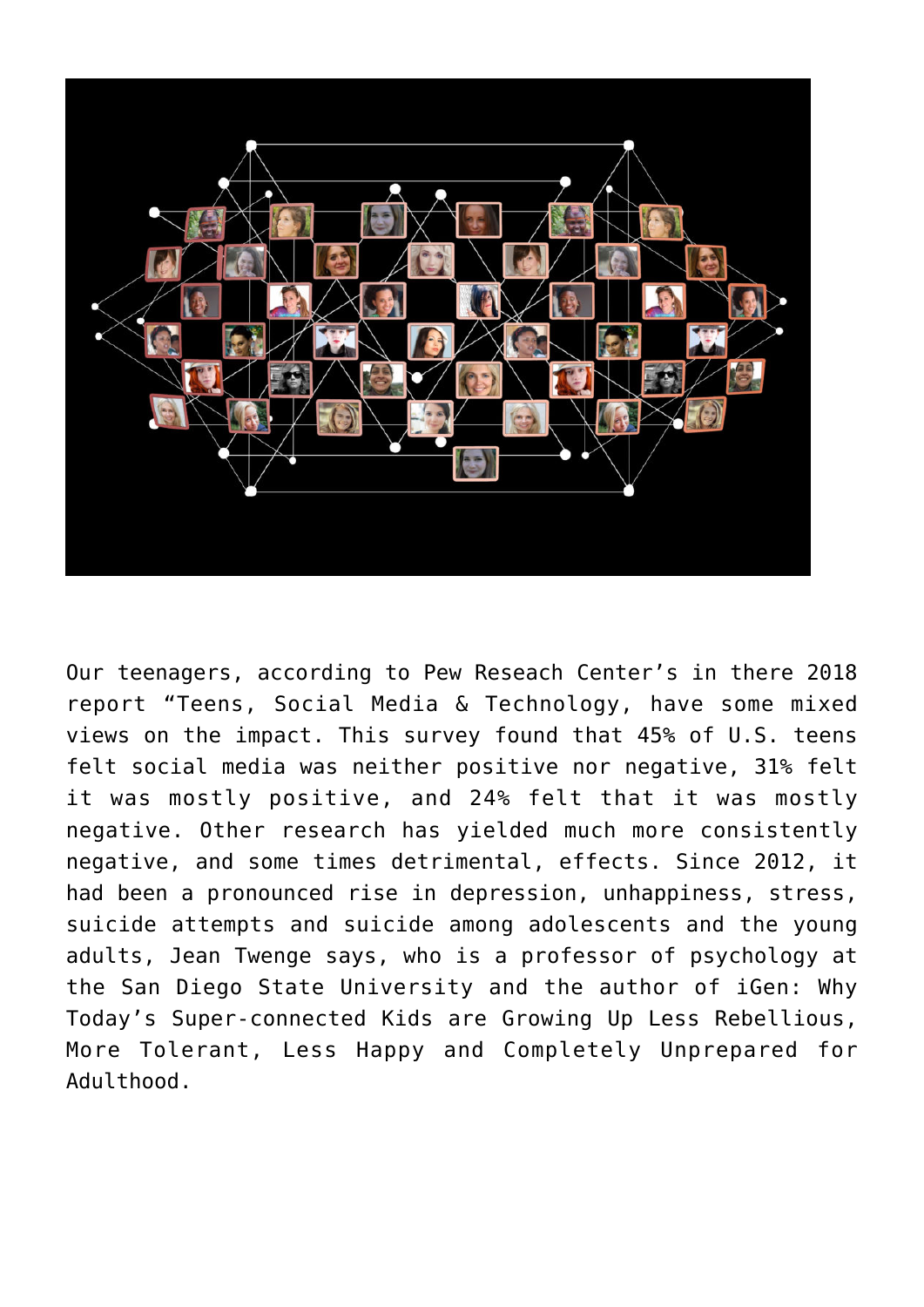

"...as social media use increases, well-being decreases. There was one exception; light users scored higher in well-being than the ones who didn't use social media at all..."

Twenge investigated individual associations between socialmedia use and the happiness among adolescents and young adults in her 2019 study, "More Time on Technology, Less Happiness?" This study concluded that, as social media use increases, well-being decreases, it was one exception. Light users scored higher in well-being than the ones who didn't use social media at all. However, just weeks earlier, Primack (at the time was the director of the Center for Research on Media, Technology and Health at the University of Pittsburgh) found an even more straight forward correlation between social-media time and the likelihood of anxiety, depression and social isolation.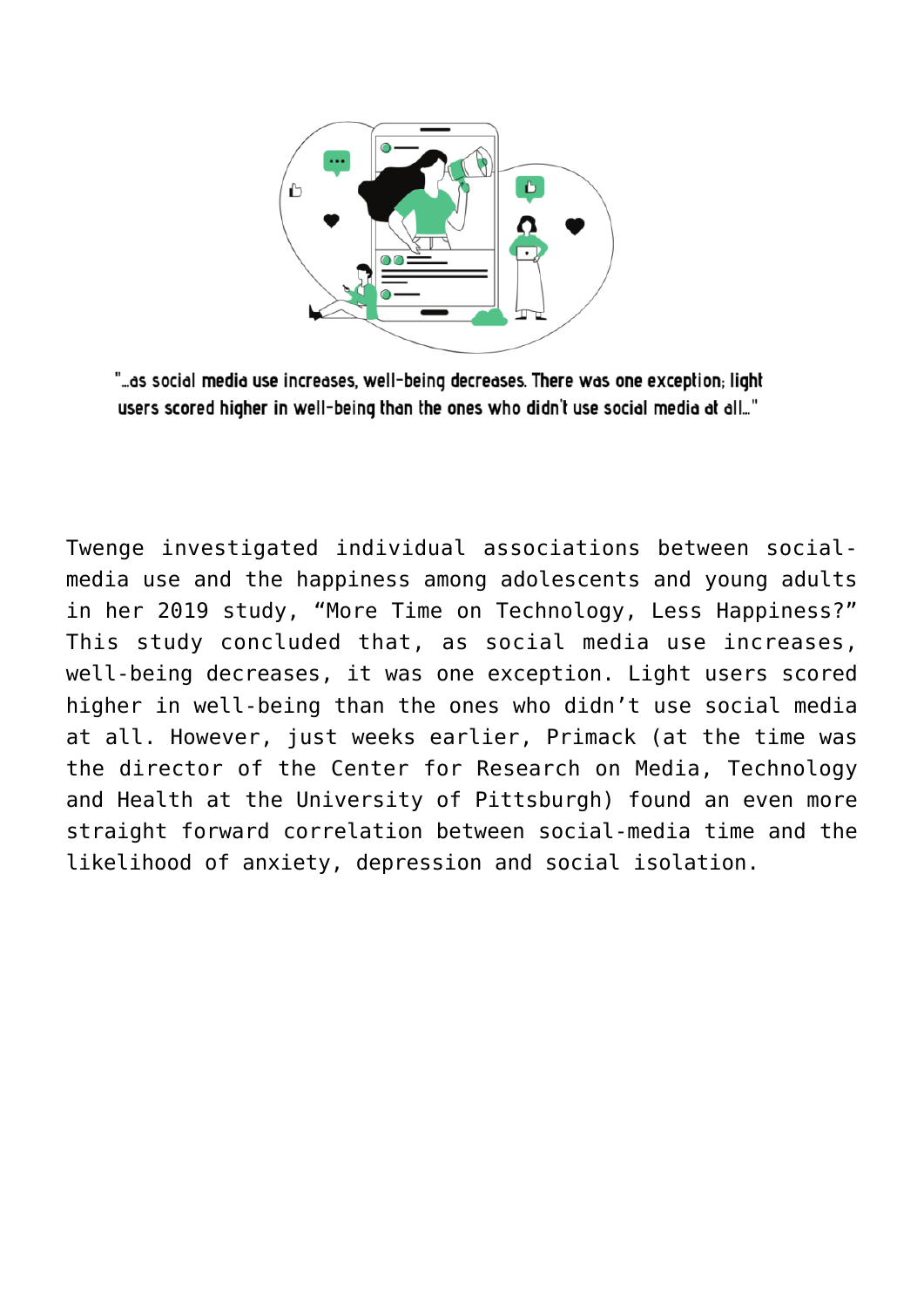

"...with this comes the constant day in and day out internal nagging to check on those all-important notifications and that is the kind of thing that can have a much more dramatic effect on overall anxiety and stress..."

And those who had some negative experiences on social media showed higher levels of social isolation. (However, almost all the research conducted to date has only focused on social media use among those between the ages of 18 to 40. So far, there is very little data on what, and how effects differ based on age.) Still, the 24/7 slew of push notifications and all the distractions are almost seemingly impossible to ignore. It is right there in your pocket, or in your hand or somewhere very near at all times, and it's buzzing every few seconds, says Primack.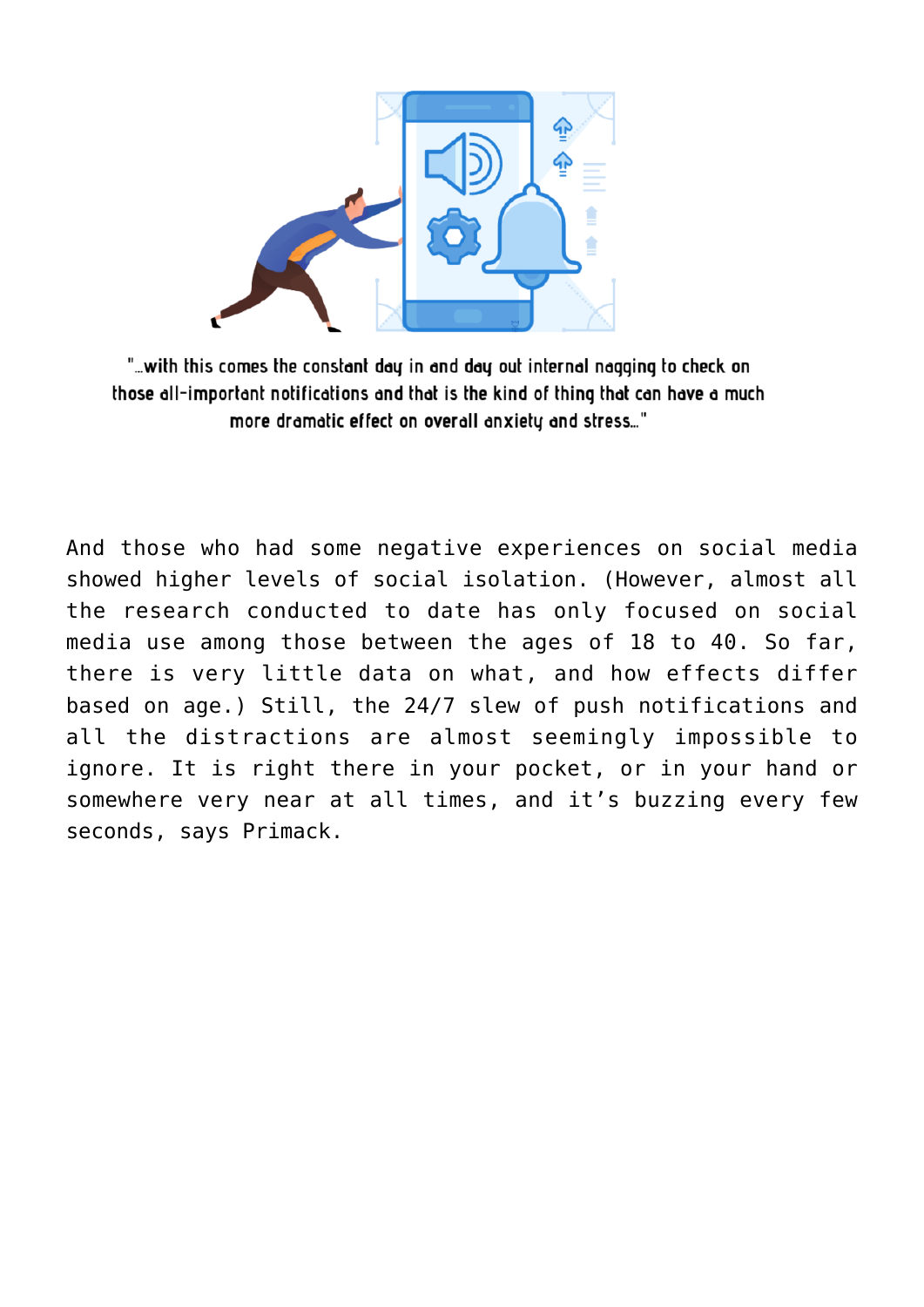

With this comes the constant day in and day out internal nagging to check on those all-important notifications and that is the kind of thing that can have a much more dramatic effect on overall anxiety and stress. Stress can also come from our tendency to measure or compare ourselves with what we see on our news-feeds, ( other people's posts) which is often just the best part of other people's lives. (very rarely will the bad appear in the posts of someones private life). People are so able to curate various personae that they develop and truly maintain online, says Primack. Social comparison is hardly a recent idea, he says, however, social media's distortion of how we actually view ourselves and others online can exacerbate it.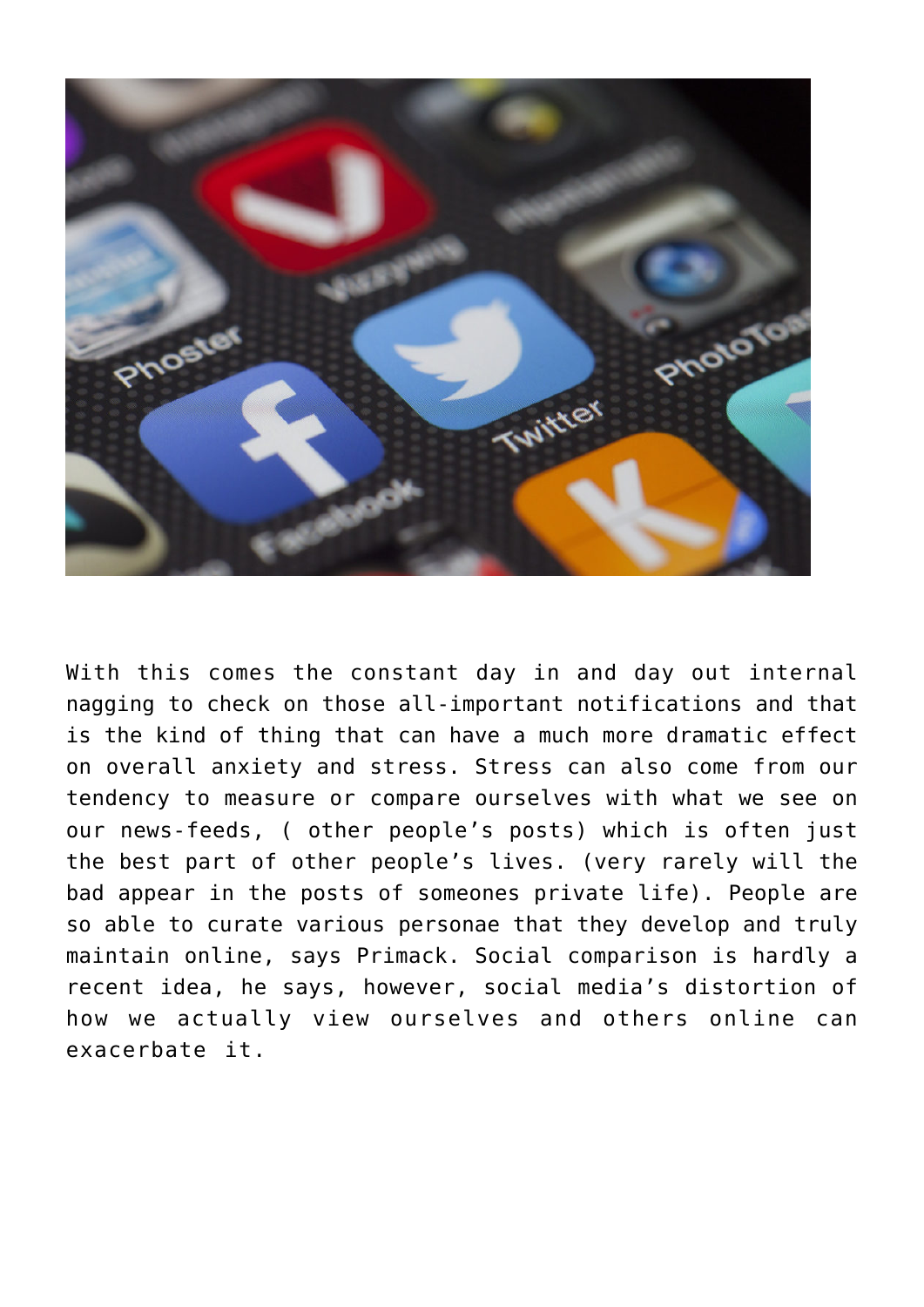

"...40% of respondents who believed social media had a positive impact said that was because it allowed them to connect with other people. For users who are experiencing isolation or loneliness in real life social media may, very well might be a lifesaver for some..."

Yet the case of social media and stress may not be entirely grim. In a Pew Research survey, 40% of respondents who believed social media had a positive impact said that was because it allowed them to connect with other people. For users who are experiencing isolation or loneliness in real life, says Primack, social media may, very well might be a lifesaver for some.

After spending too much time, engaging in scrolling through the Instagram stories and all the Facebook highlights, one may be tempted to remove there selves from the social-media grid, however, Twenge recommends to simply set some limits. In a 2018 study in the Journal of Social & Clinical Psychology found that when college students set limits of no more than 10 minutes per platform (Instagram, Facebook, and Snapchat) per day, they showed significant reductions in depression and loneliness. Additionally, Primack and his colleagues published in 2018 a study in the American Journal of Health Behavior that had divided participants into five groups of increasing social media connectivity: